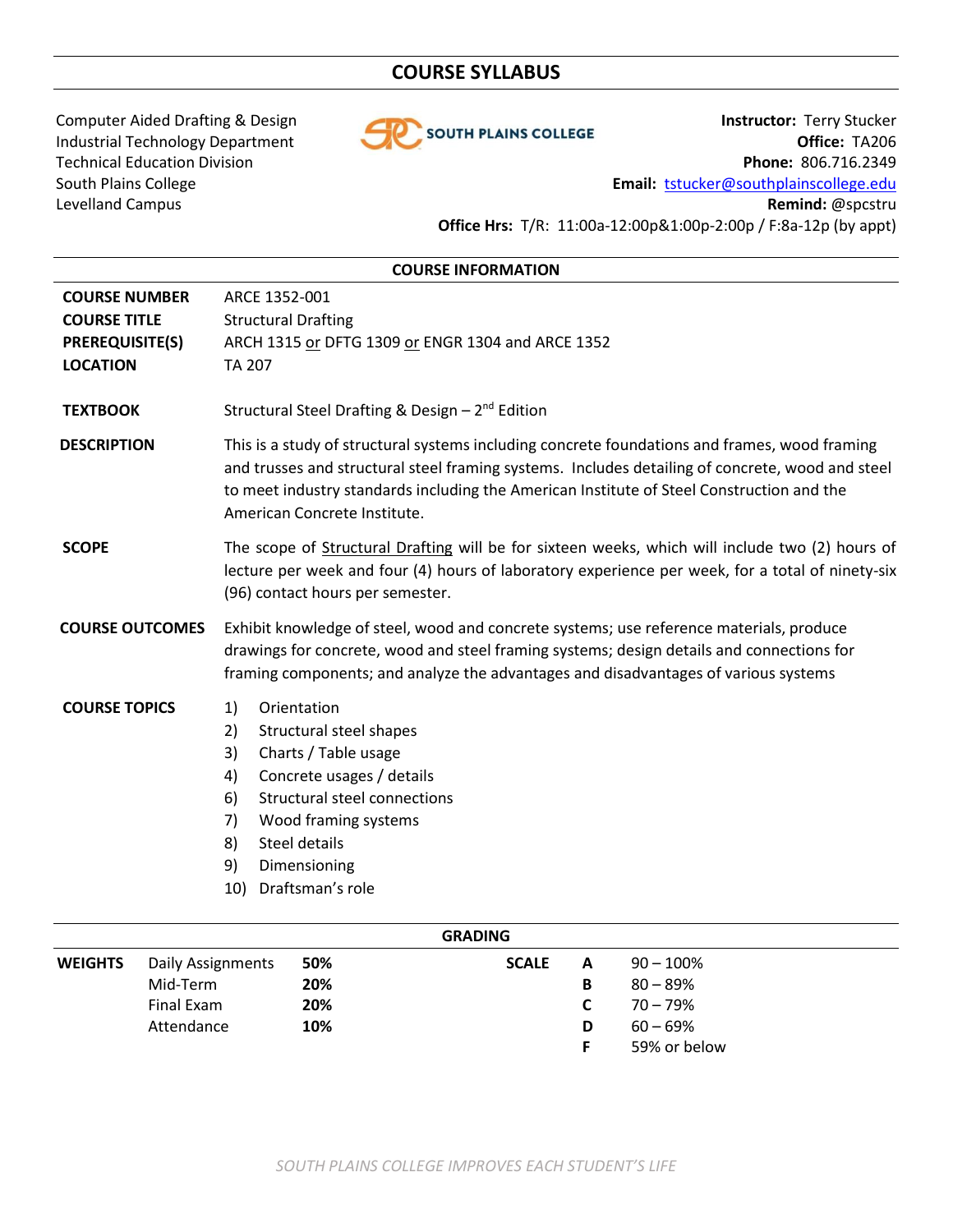**DAILY ASSIGNMENTS** Each practical drawing assignment will be calculated with 100 points as the highest possible grade. Practical drawing assignments will be graded according to the following criteria:

- 1) Neatness
- 2) Line Criteria
- 3) Text Criteria
- 4) Dimensioning Criteria
- 5) Choice & Location of Views
- 6) Correctness & Accuracy of Views (shape description)
- 7) Nomenclature

**REVIEW QUESTIONS** Review questions may be assigned for lecture content and will be returned to student as a study guide for subsequent assessments.

**QUIZ/EXAM** Quizzes and Exams will be given periodically for the purpose of assessment. This may include practical drawing assessments, written assessments and or project-based assessments.

**MID-TERM / FINAL EXAM** The final examination will be comprehensive in nature, comprised of information from review questions, class lectures and/or textbook content

| <b>CLASSROOM POLICIES</b> |                                                                                                                                                                                                                                                                                                                                                                                                |  |  |  |  |
|---------------------------|------------------------------------------------------------------------------------------------------------------------------------------------------------------------------------------------------------------------------------------------------------------------------------------------------------------------------------------------------------------------------------------------|--|--|--|--|
| <b>DISCLAIMER</b>         | The instructor reserves the right to amend any class policies or syllabus content as deemed<br>necessary by South Plains College and will announce such changes ahead of time to the class. If<br>a student has any questions about a change in policy, they have the right to discuss said change<br>with the instructor.                                                                     |  |  |  |  |
| <b>ATTENDANCE</b>         | Four absences, for any reason, are allowed per semester. Tardies, defined as not being present<br>in class within 5 five minutes of the start of class - or leaving the lab early by 1 hour or more, will<br>count as 1/2 absence. Your grade will drop one letter grade per each absence over the allowable<br>limit. Six absences could result in the student being dropped from the course. |  |  |  |  |
|                           | Whenever absences become excessive, an <i>Excessive Absence Report</i> will be sent to the Dean of<br>Students and, if in the instructor's opinion, minimum course objectives cannot be met due to<br>absences, the student may be withdrawn from the course with the appropriate letter grade X, W,<br>or F.                                                                                  |  |  |  |  |
| <b>WITHDRAWAL</b>         | Any student wishing to drop this class should go through the proper procedure of initiating the<br>withdrawal by obtaining a <i>drop form</i> from the Registrar's Office. This form must be signed by the<br>instructor.                                                                                                                                                                      |  |  |  |  |
| <b>OTHER POLICIES</b>     | Food and drink will be allowed at a student's workstation as long as computers are not affected<br>in a negative way. All drinks must be covered and stored away from computer so as not to damage<br>any component. All workstations must be thoroughly cleaned before a student leaves class.                                                                                                |  |  |  |  |
|                           | Music is allowed in the classroom during lab time only - as long as it is played through headphones.                                                                                                                                                                                                                                                                                           |  |  |  |  |
|                           | Phones should be muted during the lecture phase of class. Phones are permitted during lab time<br>when used directly for research or class initiatives. If a call is necessary, please excuse yourself<br>from the class to address the call.                                                                                                                                                  |  |  |  |  |
|                           | Students should adhere to all other standards established in the SPC Catalog found under Student<br>Conduct.                                                                                                                                                                                                                                                                                   |  |  |  |  |